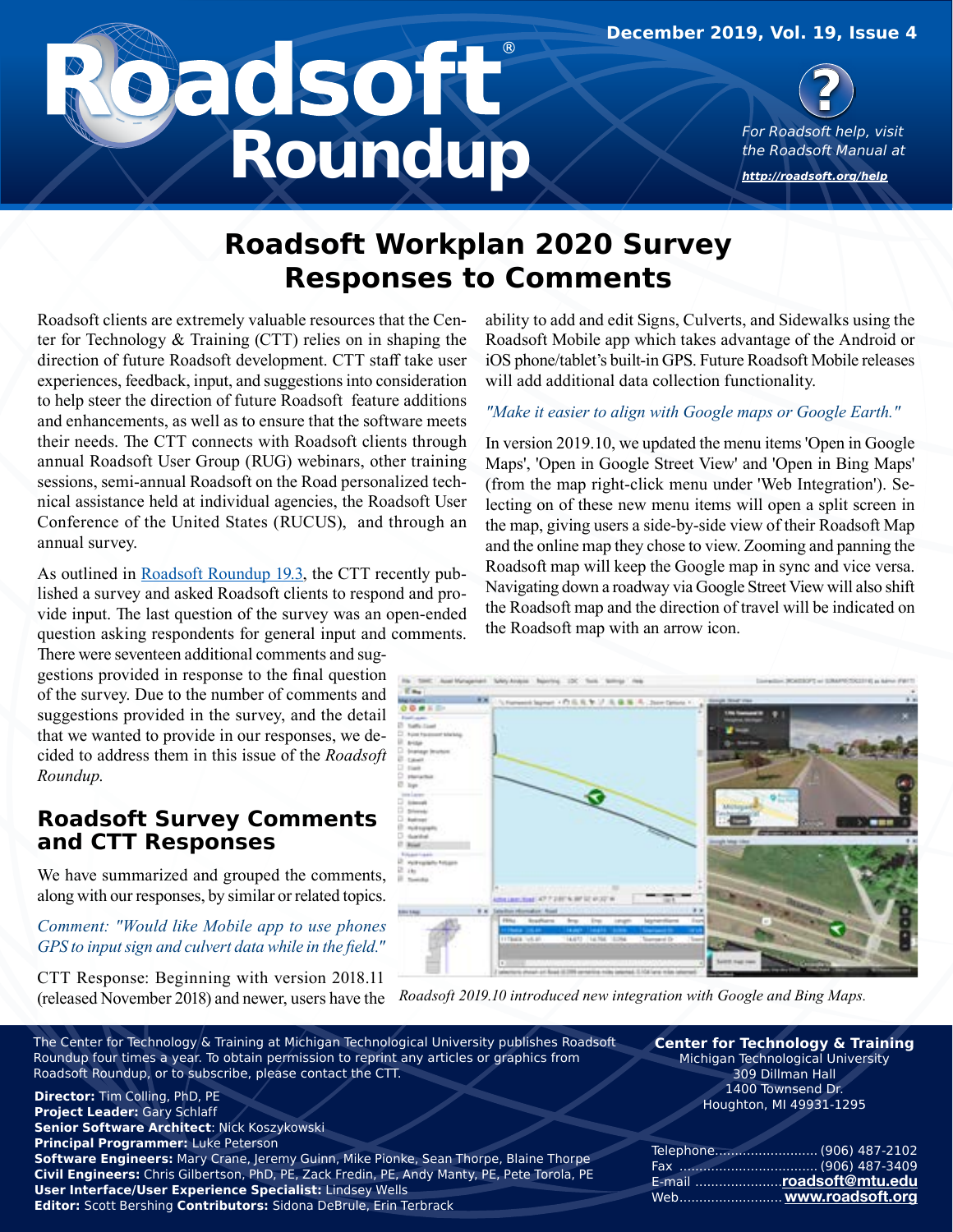# **Pacisoft**

### *"Update the Sign Library please."*

An update is currently in progress to modernize the Sign Library interface and to update sign images so they are up to date and can be used in Roadsoft Mobile. This update should be available in the 2020.03 release of Roadsoft and LDC.

*"Please allow users to edit or multi-edit sign work order numbers or give the option to automatically set them based upon predefined pattern such as date."*

We are currently looking into this functionality for not only signs, but all work order items. It will be available in a future release.

*"When in the sign module, as you change the old sign out from engineer grade to HIP(modernization) and pick the modernization in the maintenance module, have the sign module transfer the Modernization from the maintenance tab over to the sign module. This way when doing a filter to see how many signs are engineer grade, you will have less mistakes if you do not need to change the sign module to the type of sheeting once you have already done so in the maintenance module."*

Standardizing and enhancing Work Orders/Maintenance for all modules in Roadsoft is an ongoing Work Plan task. One sub-task is to implement user-definable triggers that will fire when a work order is completed, such as updating sheeting info on a replacement, or creating an inspection indicating the new condition of the asset after maintenance has been performed. As we finish these features, we will roll them out as soon as possible.

*Several comments were related to map functionality, formatting, and printing:*

*"When printing a map, allow for default map title to be changed and saved." "Make the print map preview dynamic to allow for scaling and positioning prior to printing." "The ability to pan and zoom in the print map preview." "It would be nice to be able to create a map per jurisdiction (township, city, etc.) showing by color the PASER ratings for the rated roads."*

Map printing has been a work in progress since it was first implemented. While Roadsoft is not a GIS application like ArcMap, we strive to provide as many easy presentation tools to our users as possible. We have collated requests from users and will be working to release improvements as we get them done and will continue to do so in the foreseeable future. Roadsoft 2019.10 addressed an issue with saving default map titles when printing. The next release will also add the ability to save the current map view as an image.

*"In general, the ability to customize printing for reports is very important to us. We should have the ability to change the way reports are built and printed to fit any number of criteria that we need."*

Custom reporting is an ongoing work plan task that will give users more control over how reports look and what fields are included. Changes to reporting are user-driven and released as they are ready. Send suggestions regarding reporting to roadsoft $\omega$ [mtu.edu](mailto:roadsoft%40mtu.edu?subject=).

### *"PLEASE improve the Legend Builder to allow the users to color objects in the window based upon more fields. (i.e. signs by Work order status, MMUTCD code, etc.)."*

We are working on more dashboard-type customizations to Roadsoft to allow users to see 'quick views' of their data for a module, such as a Good/Fair/Poor summary table and chart for roads. This customization would also include the option to do some 'quick legends' for the map to make it easier for a user to view graphical map data. This will be an ongoing process and will be released, module by module, as we complete the functionality.

We received a number of responses to the survey that require more details from the user for us to make improvements to the software. These comments included:

*• Would love to see more integration with ESRI and their products.*

*• A general interface modernization would make things more user friendly.*

*• We found we had to do a lot of work-arounds in order to make the Sidewalk module work for us. Mobile was not cooperating. We were able to get everything we wanted but had to work around the mobile and just use desktop only. Would like to see the mobile improved so that we don't have to work around in the future.*

*• Roadsoft is such a powerful tool, but the headaches to export things, redraw things, hack PDF documents and other work needed to make the output presentable to the public or to a Commission makes it way less useful than it should be. Once*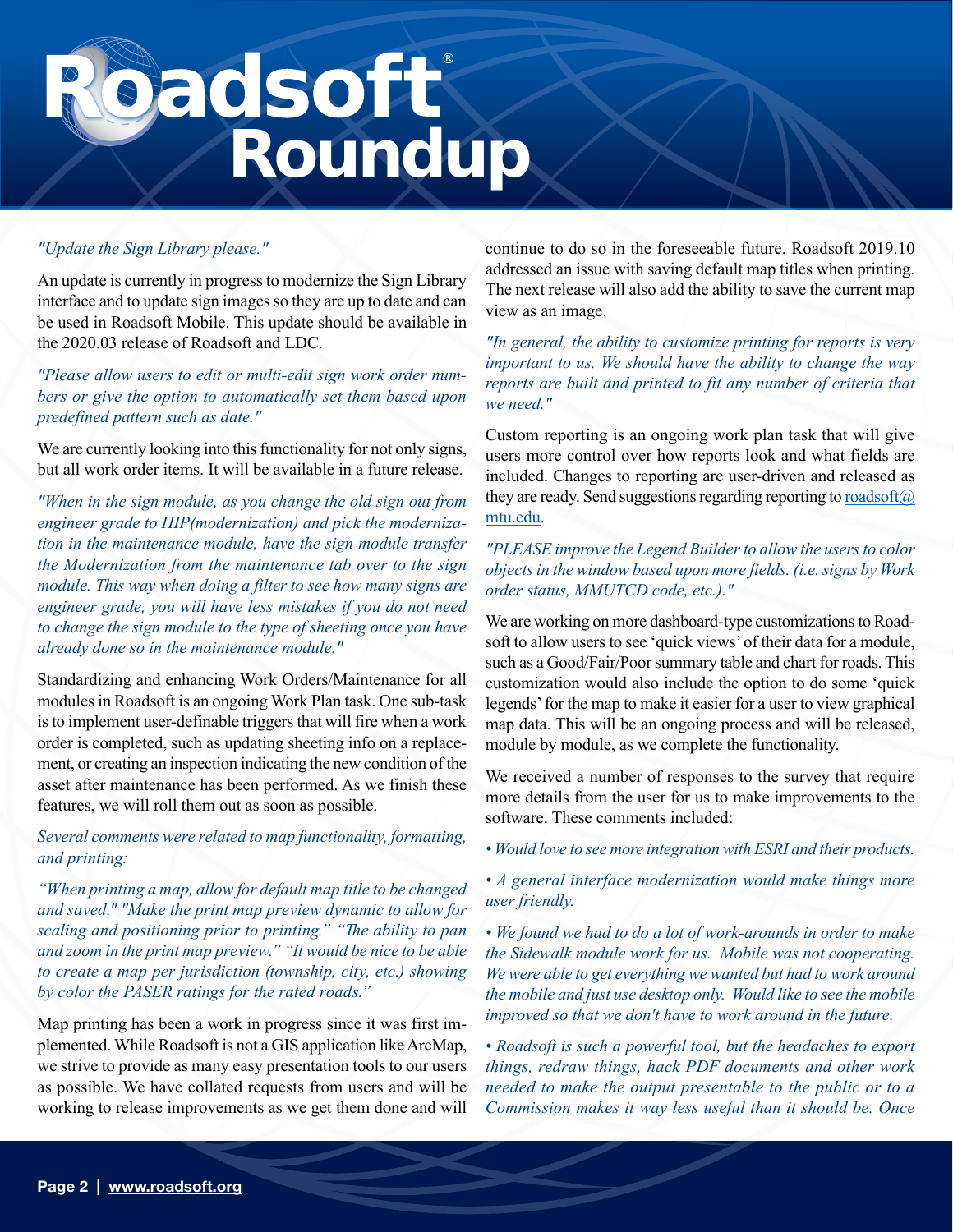# **Sadsoft**

### *Roadsoft has mapping and reporting tools on par with its other capabilities, I would love to use it again.*

These types of comments are particularly challenging for us as we understand there may be some frustration and strong feelings from the respondents. However, without more details, it is difficult to determine what we can do to address them.

With Roadsoft and LDC, or any other software that comes out of the CTT, we are a phone call or an email alway, and we encourage user feedback and suggestions to make our software better. If there's a report that requires doing a lot of manual work to produce, send us a sample so we can determine if it's something we can add to the software so it can be generated with a few clicks or less. If there's a map you are trying to generate, give us the details and we'll see if we can make it happen.

In 2018, there were six updates to Roadsoft. In 2019, there were four updates, with another planned for early 2020. Depending on the scope and size of a user's requested enhancement, we strive to get as many as we can into each update. To accomplish this, we need our users' help. Give us a call to give us the details, or email [roadsoft@mtu.edu](mailto:roadsoft%40mtu.edu?subject=) and send us a screenshot, a pdf, a spreadsheet, or whatever you can to help us improve the software and your experience using it.

Additionally, the CTT conducts the Workplan Survey annually. If you or your agency haven't participated in the past, we are hoping that you will consider spending a few minutes in August, 2020 to help us guide the future direction of Roadsoft.

## **Framework Migration Update**

The CTT continues to work with the Michigan Department of Technology, Management and Budget (DTMB) and the Michigan Department of Transportation (MDOT) to finalize the data migration process for Roadsoft user data to the latest version of the Michigan geographic framework base map (MGF). Roadsoft relies on the MGF to geographically locate transportation assets and crash data that are stored in the program. The MGF is a unified base map that allows all of the local agencies in the state to share data because it is based on the same location system. Based on the progress and timing of the conversion, Roadsoft data migration and MGF version 20 implementation will occur with the 2020.3 release in March of 2020.

## **Windows 7 End of Service Life Reminder**

As previously announced, Microsoft ended their support for Windows 7 and will no longer provide security updates as of January 14, 2020. In response to this announcement, the CTT no longer supports or allows new software installations on PCs running Windows 7.

More information is available on the Roadsoft website at: [http://roadsoft.org/windows-7-end-service-life.](http://roadsoft.org/windows-7-end-service-life)

Agencies that need assistance should contact Roadsoft technical support at [roadsoft@mtu.edu](mailto:roadsoft%40mtu.edu?subject=).

## **Reminder - Roadsoft No Longer Supports SQL Server 2008 & 2008R2**

As previously announced, Microsoft ended their extended support for SQL Server 2008, SQL Server 2008R2, and SQL Express 2008 in July, 2019. In response, the CTT ended Roadsoft and MERL support for all SQL 2008 products as of January 1, 2019. As of the 2019.10 release, Roadsoft will no longer connect to any of the SQL Server 2008 products.

More information is available on the Roadsoft website at: [https://](https://roadsoft.org/roadsoft-support-sql-server-2008-and-2008r2-ending) [roadsoft.org/roadsoft-support-sql-server-2008-and-2008r2-end](https://roadsoft.org/roadsoft-support-sql-server-2008-and-2008r2-ending)[ing](https://roadsoft.org/roadsoft-support-sql-server-2008-and-2008r2-ending).

### **Update SQL Server**

The CTT has information and software available to assist agencies with updating their SQL server software. Instructions on how to [back up, move, and restore a database](https://roadsoft.org/sites/roadsoft/files/manual/introduction.htm#t=Roadsoft%2FManage_Databases%2FBack_up%2C_Move___Restore_Databases%2FBack_up%2C_Move___Restore_Databases.htm) are available in the Roadsoft manual at [www.roadsoft.org/help](http://www.roadsoft.org/help). In addition, three CTT-specific SQL Express installers are available for download at: <http://roadsoft.org/downloads/sql-downloads>.

Agencies running Roadsoft on a database using purchased versions of SQL Server (Enterprise, Business Intelligence, Standard, etc.) should contact their office technical support for SQL Server update assistance.

Agencies that need assistance with upgrading and moving their database should contact technical support at [roadsoft@mtu.edu](mailto:roadsoft%40mtu.edu?subject=).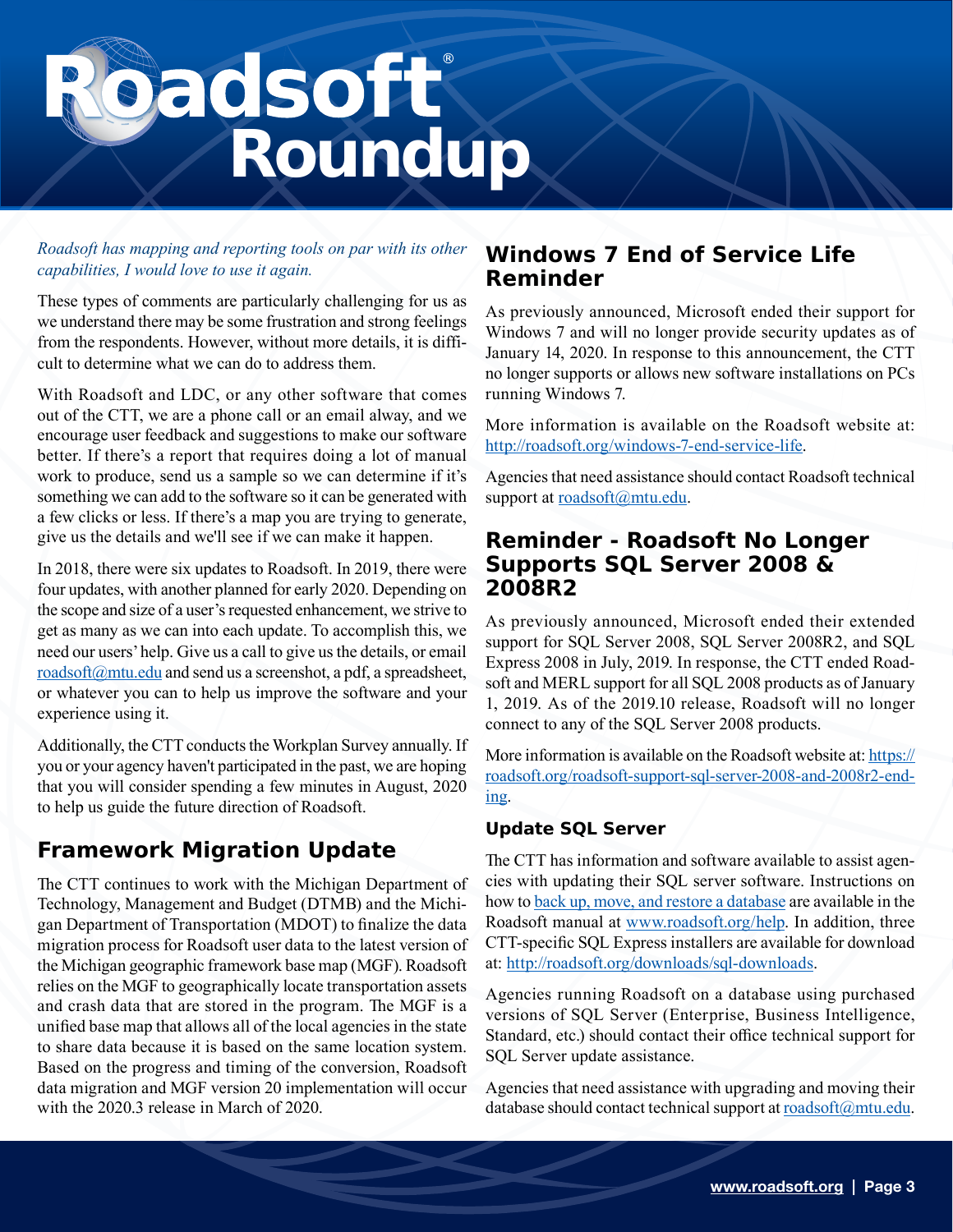# **Pacisoft**

# **Roadsoft Programmer Spotlight**

Erin Terbrack, Technical Writing Intern *Center for Technology & Training*

The *Roadsoft Roundup* is one connection between you, the users of Roadsoft, and our team at the Center for Technology and Training (CTT). While this often means news and updates related to Roadsoft the software, we want our readers to have the opportunity to learn more about the process and people behind the software. As part of a continuing series of spotlight articles on Roadsoft personnel, this issue introduces another student programmer, as well as two of the CTT professional software programming staff.

### **Student Programmer - Joe Kurtz**

### *"Stay focused and care about new opportunities."*

Joe Kurtz offered this advice while discussing his experience as a software intern at the CTT. Kurtz started at the CTT in June 2019 and is a third year software engineering major. He started attending Michigan Technological University in September of 2018 after hearing experiences from both his brother and close friend. "It's been crazy but exciting, and I'm glad I did it. I'm in a better spot now than I've ever been," Kurtz said. Kurtz heard about the position from CTT computer programmer Blaine Thorpe, who encouraged Kurtz to interview for the internship. Kurtz stated that he was interested in the position because he enjoys programming and values the professional experience internships can offer.

The average day at the CTT varies, but Kurtz explained that most



of his work centers on testing changes to the Roadsoft software. "I'll read the tickets and see what needs to be tested," Kurtz said. "I'll try and break it. It's one of the fun things about testing. If it passes enough times, the change gets approved and then goes into the next Roadsoft release. That is cool to know that something I tested gets sent to the actual Roadsoft people to use." Kurtz emphasized the creativity it can take to intentionally stress the limits of a program. "Because

*Student Programmer Joe Kurtz*

you have to think 'what could go wrong here?'" Kurtz explained, "But that's how you make good software. You try to account for every possible scenario."

Kurtz is originally from Traverse City, although he has also lived and worked outside of Michigan. For hobbies, Kurtz said he loves to mountain bike and to "do anything and everything on my computer." While enjoying more recent computer games, he also uses console emulators to play more classic titles made for platforms like Super Nintendo. Kurtz also described programming by comparing it to Legos. "It's like having an enormous, enormous bin of Legos. And with these Legos you can make all kinds of amazing things. But some of the pieces will only fit together with another piece. And the instruction set for what fits together is like a dictionary. The fun parts of programming are figuring out how to get the logic to work."

Kurtz explained that one of the biggest processes he's learned at the CTT is how a software development team works. "I've seen it go from an idea, to code, to a program you click on. That was huge for me." Kurtz stated that there is more to the process than writing new code. "So much of it is how the code should be designed. Where the problem is at—not what code to write. That's the very last step." Because of this, Kurtz said he hopes to continue developing the skill of "navigating the structure of software." Kurtz thought one of the most rewarding aspects of the internship is not only having the opportunity to learn, but seeing in action the ideas he reviewed "in class 10 minutes ago." Kurtz encouraged others to invest in opportunities at work and during internships, and to learn from every experience.

## **Roadsoft Professional Programmers**

As we continue sharing student programmer experiences, we are expanding to share more about the staff who develop Roadsoft every day. The CTT currently employs nine full-time programmers. Some of these programmers work on multiple projects within the CTT, while others focus exclusively on Roadsoft.

We're going to start the introductions with Sean Thorpe and Jeremy Guinn. Thorpe is a software engineer who architects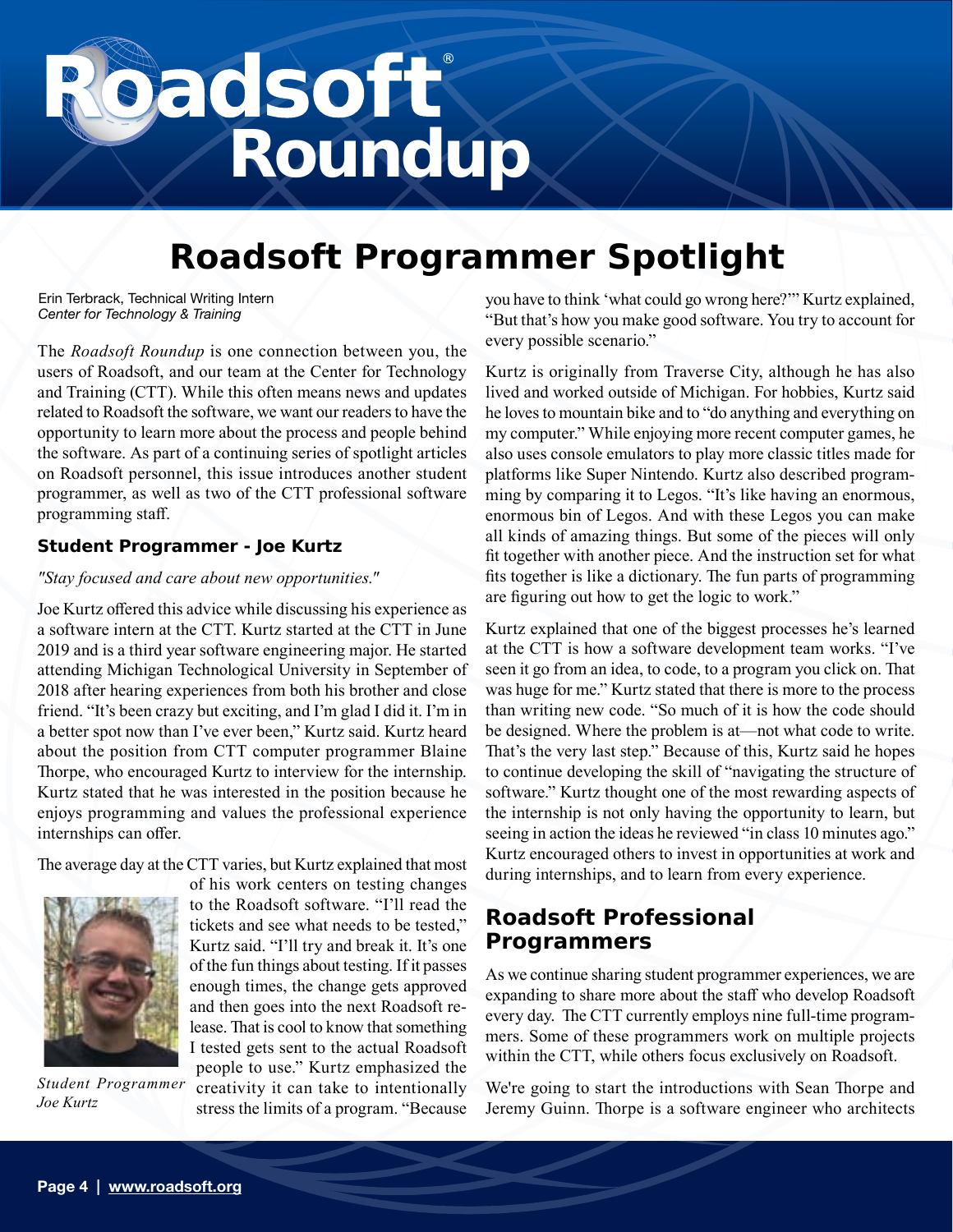# **Pacisoft**

more efficient coding processes and oversees the CTT software interns, and Guinn is a former intern that was recently hired on as a full-time programmer who focuses on front end development, with current projects including Roadsoft module standardization..



*Software Engineer Sean Thorpe*

### **Sean Thorpe**

Sean Thorpe is a software engineer that has been with the Center for Technology and Training (CTT) since 2013. Thorpe has a Bachelor of Science in Software Engineering from Michigan Tech, joining the CTT as full time staff after an internship at the center. At the time, Roadsoft was limited to desktop applications, and it is here that Thorpe has provided innovation for the last six years. Thorpe was the leader in

developing Roadsoft's web tools and has also led the "under the hood" progress of updating Roadsoft's coding. Thorpe described it as "re-architecting" in order to make progress simpler and allow for "development to happen way quicker." Thorpe explained the process by using a table as a metaphor. "Rather than every time that we need a table, we go print legs and laminate, we just ask for a table. Just making things reusable." This re-architecting translates into much of the work Thorpe has developed at the CTT.

Thorpe explained that as a software engineer, his work affects how the software is developed. "My job is to write the software and to make it work the way the research engineers want it to." Thorpe said, referring to a current project with the drainage structure module. "I'm working with Research Engineer Andy Manty to get that right. I'm getting all the pieces ready and then he and I will work to determine how we want the pieces to interact and get used." The process of updating Roadsoft requires this collaborative effort, with research engineers providing the specific requirements of their domain and the software developers designing the best way to articulate these processes in code. It leads to quite a bit of communication, "Talking about vision and direction, features, and demoing features."

For those without a background knowledge of software engineering, the work of this field can seem a bit unexplainable. A common metaphor is suggesting it is hidden within a "black box." Thorpe, however, provided a way to consider the process of his work. "The difference between computer science and software engineering…Computer science people develop and enhance. They work on developing better algorithms and more accurate algorithms. Quicker, faster, more efficient." Thorpe explained that software engineering is more about constructing with these elements, rather than breaking down the materials themselves. "I'm using those algorithms to build, to architect large structures." This is why patterns in code can be very valuable. Too many differing forms of variables make it more difficult to efficiently alter the software, since it takes more time to understand what the language is saying.

This ability to understand the shared code is one of the main skills Thorpe hopes software interns will learn during their work. Thorpe led the development of the software intern "pit", the working space for software development and testing at the CTT. He also oversees their work. Not only should the students learn how to "inspect, code, interpret, and understand what's happening in the code" they should also leave having an understanding of how to "come up with a list of potential solutions to fixes. You have the option to work at the atomic level, the elemental level, or the structures level. Deciding what level you should be looking at to fix your problem is really important" Thorpe explained.

Outside of the CTT, Thorpe enjoys the outdoor opportunities of the Keweenaw Peninsula. He described his interests as "a hodge-podge of things", which includes activities like biking, hiking, camping, skiing, cooking, and volunteering for the MTU Crew rowing team. Thorpe named Montreal Falls and Mount Baldy as some of the best hikes in the area. Relating to his original interest in the field of software engineering, Thorpe explained that he is "more of a builder," which translates to the work he does every day.

### **Jeremy Guinn**

Jeremy Guinn is a software developer at the CTT, joining the staff in August 2019. He is currently earning his Bachelor of Science in Computer Science as a part time student, adjusting his schedule at Michigan Tech in order to work at the CTT full time. Guinn started as a software intern, quickly adopting the role of technical lead with his previous experience in computer programming. He became a first stop for software intern ques-